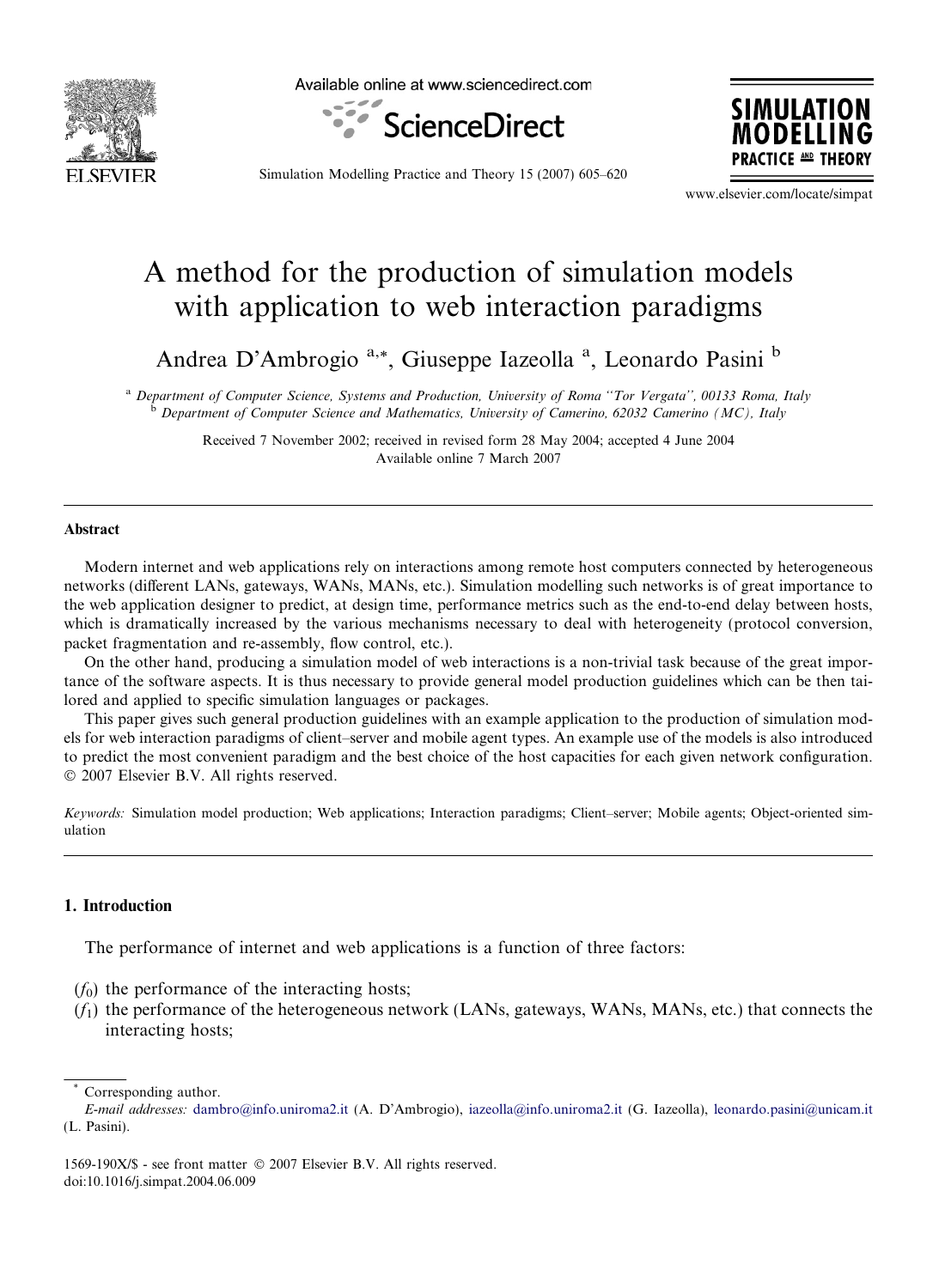$(f<sub>2</sub>)$  the interaction paradigms used to carry on the host interaction. Example paradigms are the Client–Server (CS) paradigm, the Mobile Agent (MA) paradigm, the Code On Demand (COD) paradigm, the Remote Evaluation (REV) paradigm, etc.

Factor  $f_1$  is largely responsible of the end-to-end delay between hosts, because of the various mechanisms necessary to deal with heterogeneity (protocol conversion, packet fragmentation and re-assembly, flow control, etc.).

Factor  $f_2$  also affects performance to a great extent since, depending on the interaction paradigms, the application load is differently distributed on the network, or on one or the other interacting host.

According to [\[4\],](#page--1-0) interaction paradigms can be characterized by:

- (i) the location of the software components before and after the execution of a given service;
- (ii) the computation of components responsible for the execution of code;
- (iii) the location where the computation of service takes place.

This is better illustrated in Figs. 1 and 2 that consider a scenario in which a computational component A, located at host HA, needs the result of a service, and there exists another host HB that can be involved in the execution of the service.

Fig. 1 illustrates the CS paradigm, according to which the computational component B offering the service is located at host HB. The resources and know-how needed for service accomplishment are hosted by HB as well. The client component A, located at HA, requests the execution of the service by component B. This component performs the service by using the know-how and the resources also located at HB.

Fig. 2 instead shows the MA paradigm, according to which the know-how is owned by A which is hosted by HA, but the necessary resources are located at HB. To perform the service component A migrates to HB carrying the necessary know-how. Once it has moved to HB, A accomplishes the service using the resources available in HB.

Similar descriptions can be given for remaining paradigms, COD and REV, for which the reader is referred to [\[4\].](#page--1-0)

In order to analyze the performance of web applications based on CS and MA interaction paradigms it is necessary to introduce a performance simulation model to study the effects of factors  $f_1$  and  $f_2$  in a combined form and to understand, for each given paradigm, the criticality of factor  $f_0$ , or of the capacities of the hosts.

The model evaluation yields numerical predictions of the time a given application takes to be run by the two hosts.

The guided production of performance models has recently received great attention in the academic and industrial fields as a way to simplify the work of system developers [\[2,3,7\].](#page--1-0) A similar consideration should be devoted to the production of simulation models, as also stated in [\[8,9,11,15\].](#page--1-0)



Fig. 1. CS paradigm.



Fig. 2. MA paradigm.